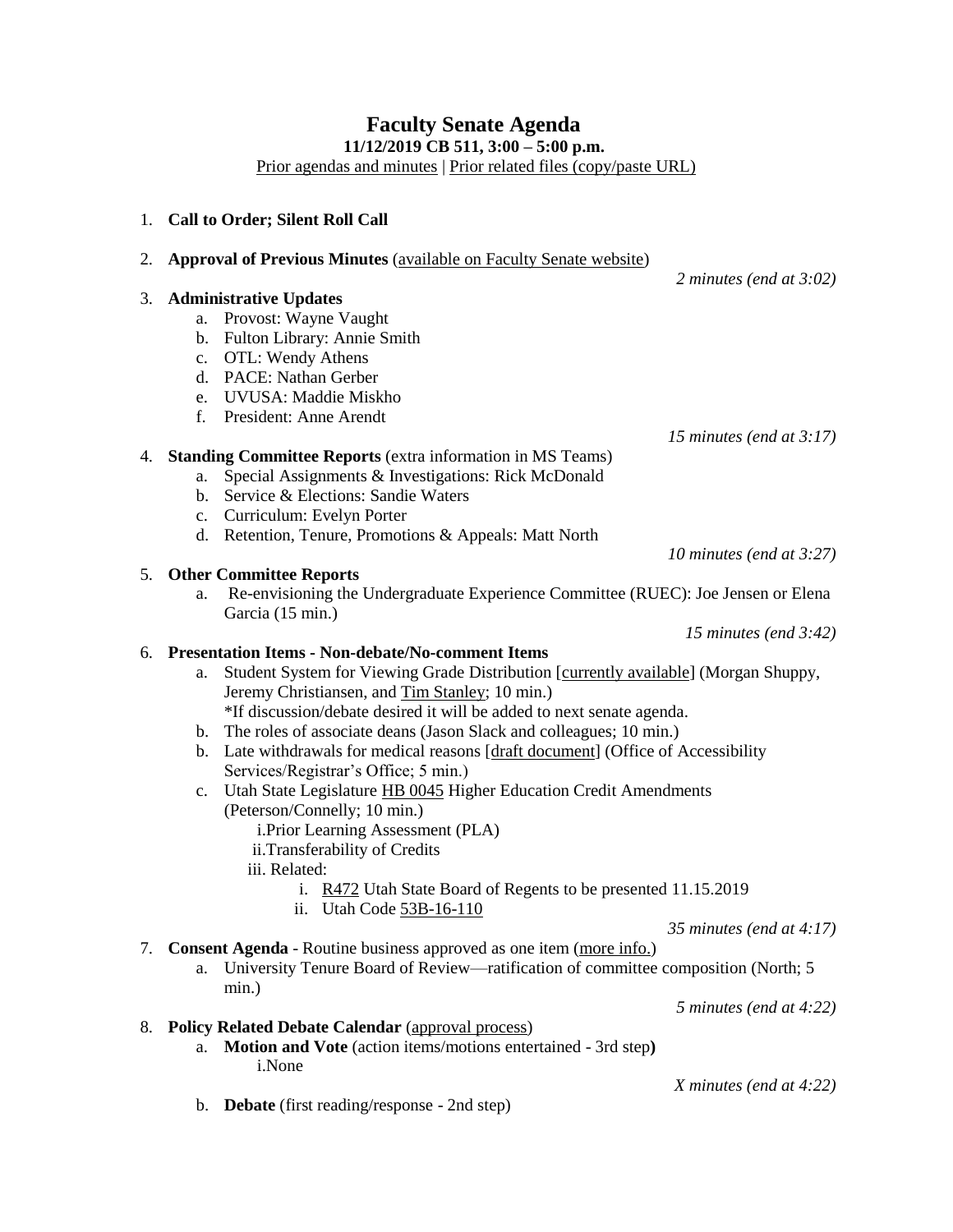i.None

|    |                |                                                                                        | $X$ minutes (end at 4:22)  |
|----|----------------|----------------------------------------------------------------------------------------|----------------------------|
|    | $\mathbf{c}$ . | <b>Read and Comment</b> (informational items - 1st step)                               |                            |
|    |                | i.None                                                                                 |                            |
|    |                |                                                                                        | $X$ minutes (end at 4:22)  |
|    | d.             | <b>Updates</b> (Progress to further stages)                                            |                            |
|    |                | i.Policy 541 Student Code of Conduct approved by Trustees 10.24.19                     |                            |
|    |                | ii.Policy 636 Research Ethics and Compliance approved by Trustees 10.24.19             |                            |
|    |                |                                                                                        | $X$ minutes (end at 4:22)  |
| 9. |                |                                                                                        |                            |
|    |                | <b>Non-policy Related Action Calendar (approval process)</b>                           |                            |
|    | a.             | Motion and Vote (action items/motions entertained - 3rd step)                          |                            |
|    |                | i. Faculty Development Committee redefinition [responses to comments] (Parry; 2        |                            |
|    |                | $min.$ )                                                                               |                            |
|    |                | ii.Bylaws modifications [current recommended bylaws   bylaw comments] (Parry; 3        |                            |
|    |                | min.)                                                                                  |                            |
|    |                |                                                                                        | 5 minutes (end at $4:27$ ) |
|    |                | b. Debate (first reading/response - 2nd step)                                          |                            |
|    |                | i.None                                                                                 |                            |
|    |                |                                                                                        | $X$ minutes (end at 4:27)  |
|    | c.             | Read and Comment (informational items - 1st step)                                      |                            |
|    |                | i.None                                                                                 |                            |
|    |                |                                                                                        | X minutes (end at 4:27)    |
|    |                | 10. Strategic Discussions                                                              |                            |
|    | a.             | UVU Inclusion Strategic Action Plan 1.1.7 modification proposal [document] (Arendt; 10 |                            |
|    |                | min.)                                                                                  |                            |
|    | $\mathbf b$ .  | Policy 648 Faculty Personnel Reduction—update next steps (Arendt; 10 min.)             |                            |
|    |                | i. Interim policy in place since 2010.                                                 |                            |
|    |                | ii.Some options for this and related policies:                                         |                            |
|    |                | 1. Faculty senate first (then legal and other admin at or before stage two)            |                            |
|    |                | 2. Legal first (then faculty and other admin at or before stage two)                   |                            |
|    |                | 3. Faculty senate, administration, and legal collaboration from start                  |                            |
|    | c.             | Policy 637 Faculty Tenure (Arendt; 5 min.)                                             |                            |
|    |                | i. Proposal to have Nizhone Meza lead modification to clarify if a faculty who does    |                            |
|    |                | not submit a binder for review is offered a one-year, terminal appointment (section    |                            |
|    |                | 5.7.11). Correction of RTP review discrepancies. Discussion of thoughts and            |                            |
|    |                | potential actions.                                                                     |                            |
|    |                |                                                                                        |                            |
|    |                |                                                                                        | 25 minutes (end at 4:52)   |

### 11. **Announcements**

- a. For permanent record. Correction to senate sent 11.02.2019: [Associate Deans](https://drive.google.com/open?id=1Ladm1dvLuDz2S-NPapbVVIGLqjhbbbsq)
- b. [Seed for Startups](https://www.eventbrite.com/e/fall-2019-seed-for-startups-tickets-68850556869) November 13, 2019 from 4 to 6:30 PM
- c. Mac and IOS device management (JAMF): [JAMF](https://www.uvu.edu/itservices/catalog/mac/jamf.html) is a tool to manage Mac computers in a similar way to that UVU manages Windows.
- d. [First Day of Class | Teaching Large Classes,](https://www.eventbrite.com/e/teaching-large-classes-the-first-day-of-class-tickets-67809298437) Nov  $19<sup>th</sup>$ , 2-3:30, FL 505
- e. "Teaching Large Classes Certificate" is an online, self-paced course that provides theoretical and experiential practice in: using instructional design methodology, promoting student engagement in large classes, developing effective assessments and collaborative learning projects, and identifying strategies for effective grading and giving feedback. The overarching goal is to support faculty teaching large enrollment classes and advance teaching excellence in this unique type of teaching. Runs November through March, approximately 10 hours to complete, stipend. To register, contact [Aicha.Rochdi@uvu.edu.](mailto:Aicha.Rochdi@uvu.edu)